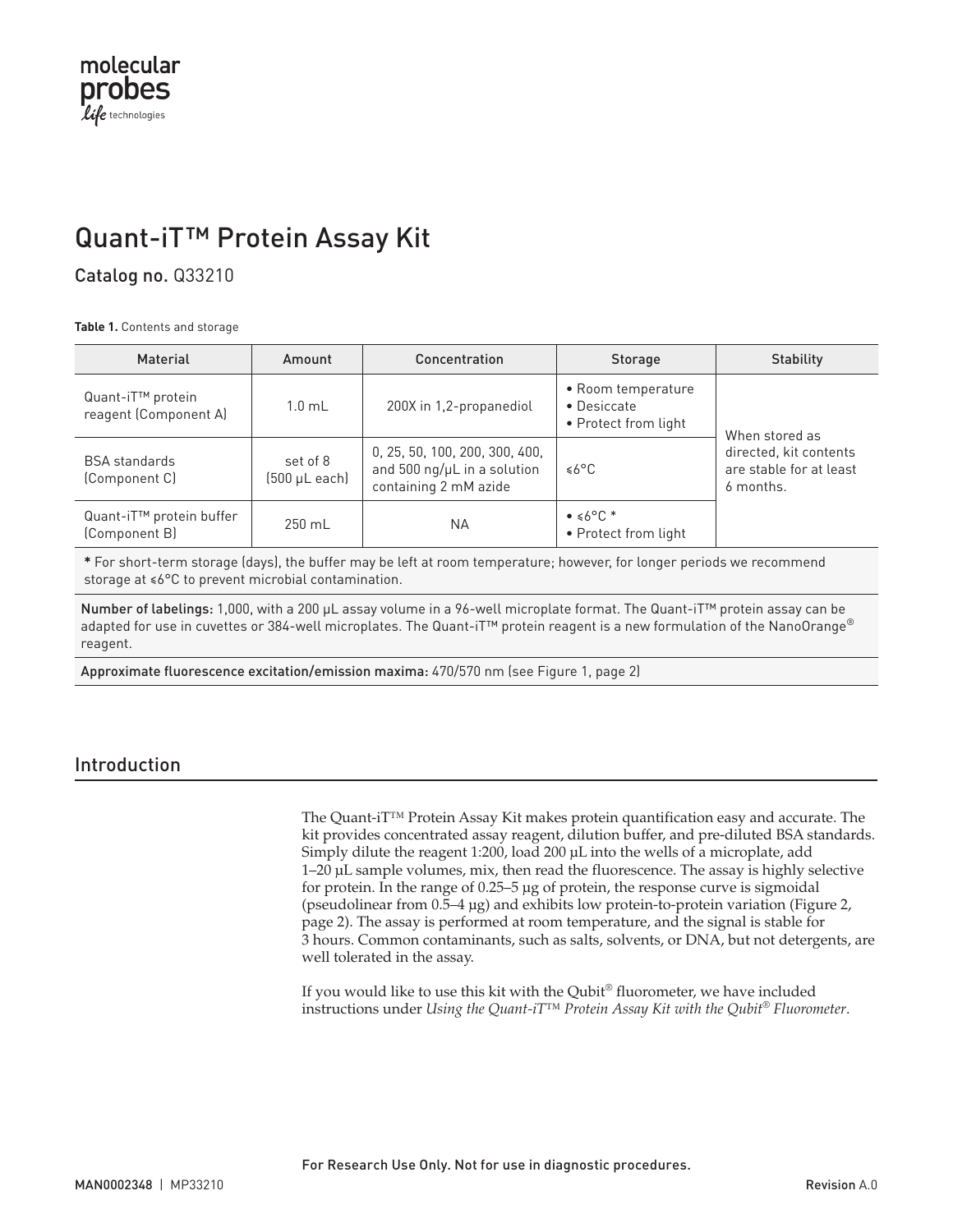

<span id="page-1-0"></span>Figure 1. Excitation and emission maxima for the Quant-iT™ protein reagent bound to BSA.



<span id="page-1-1"></span>Figure 2. Low protein-to-protein variation in the Quant-iT™ protein assay. Solutions of the following proteins were prepared, diluted, and assayed in the Quant-iT™ protein assay: bovine serum albumin (BSA), chicken-egg ovalbumin, chicken-egg lysozyme, bovine-milk β-casein, equine myoglobin, bovine-milk α-casein, porcine pepsin, mouse immunoglobulin (IgG), and calf-thymus histone. Fluorescence was measured at 485/590 nm and plotted versus the mass of the protein sample. At 3 µg, the fluorescence variation was 12.4%, or 8.7% excluding the basic histone protein. Background fluorescence has not been subtracted.

### Before You Begin

Handling the

Quant-iT™ reagent No data are currently available addressing the mutagenicity or toxicity of the Quant-iT<sup>™</sup> protein reagent. This reagent is an organic dye and it is provided as a solution in 1,2-propanediol. Treat the reagent with the same safety precautions as all other potential mutagens and dispose of the dye in accordance with local regulations.

> Remove the Quant-iT™ Protein Assay Kit from storage and allow the components to equilibrate to room temperature. During all steps, protect the Quant-iT™ protein reagent concentrate and the working solution from light as much as possible.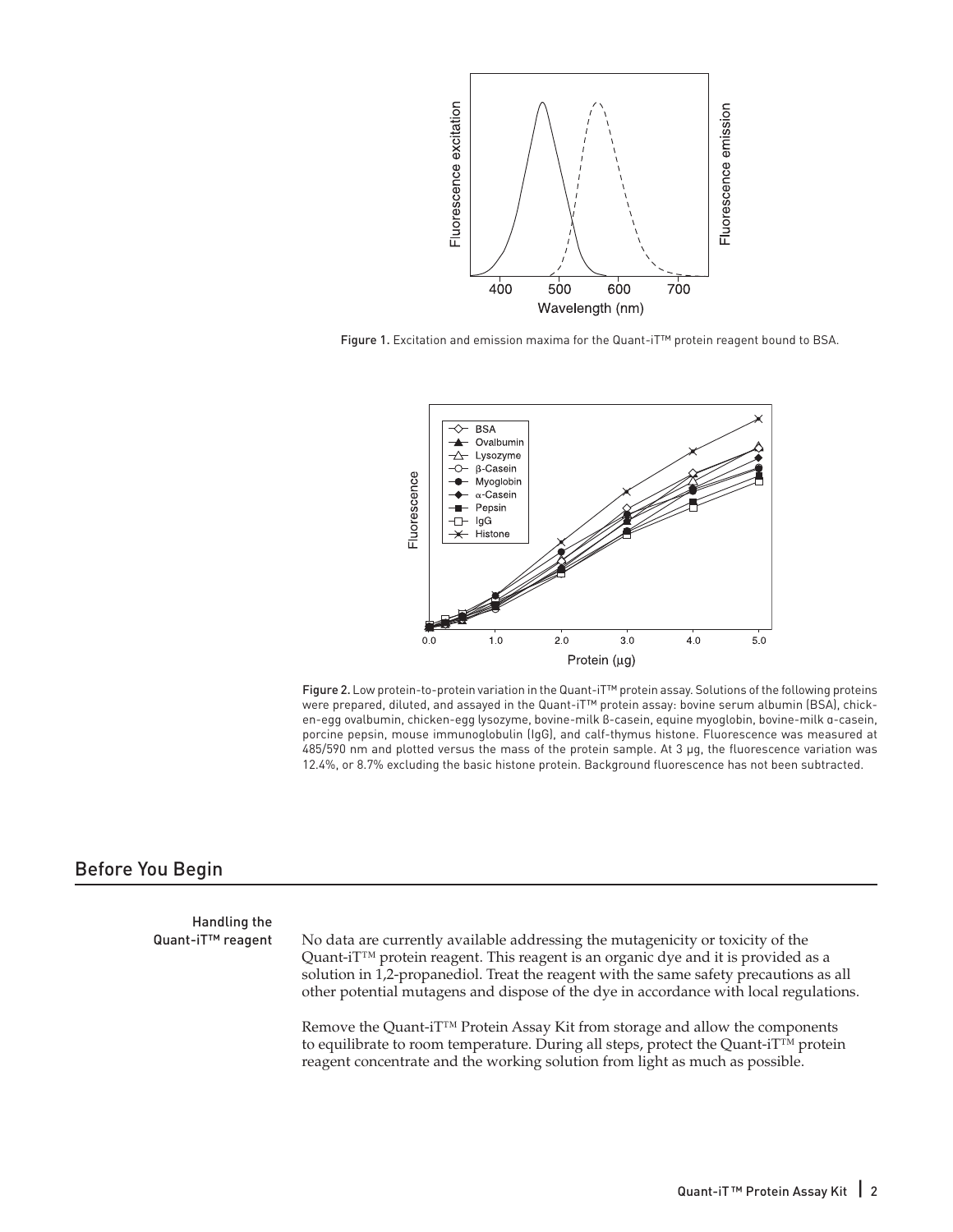This protocol describes the use of the Quant-iT™ Protein Assay Kit with a fluorescence microplate reader equipped with excitation and emission filters appropriate for fluorescein or Alexa Fluor® 488 dye. Some contaminating substances may interfere with the assay. See the *Appendix* for more information. For an overview of this procedure, see Figure 3, below.



Figure 3. The Quant-iT™ protein assay.

### Assay procedure

- **1.1** Make a working solution by diluting Quant-iT™ protein reagent 1:200 in Quant-iT™ protein buffer. For example, for ~100 assays put 100 μL of Quant-iT™ protein reagent (Component A) and 20 mL of Quant-iT™ protein buffer (Component B) in a disposable plastic container and mix well. Do not use glass containers. Do not use buffers other than the Quant-iT™ protein buffer to make the working solution.
- **1.2** Load 200 μL of the working solution into each microplate well. Diluted Quant-iT™ protein reagent is stable for at least 3 hours at room temperature, protected from light.
- **1.3** Add 10 μL of each BSA standard (Component C) to separate wells and mix well. Duplicates or triplicates of the standards are recommended.
- **1.4** Add 1–20 μL of each unknown protein sample to separate wells and mix well. Duplicates or triplicates of the unknown samples are recommended. Some contaminating substances may interfere with the assay, see the *Appendix*.
- **1.5** Measure the fluorescence using a microplate reader (excitation/emission maxima are 470/570 nm; see Figure 1, [page 2\)](#page-1-0). The fluorescence signal is stable for 3 hours at room temperature.
- **1.6** Use a standard curve to determine the protein amounts. For the BSA standards, plot amount vs. fluorescence, and fit a straight line to the data points.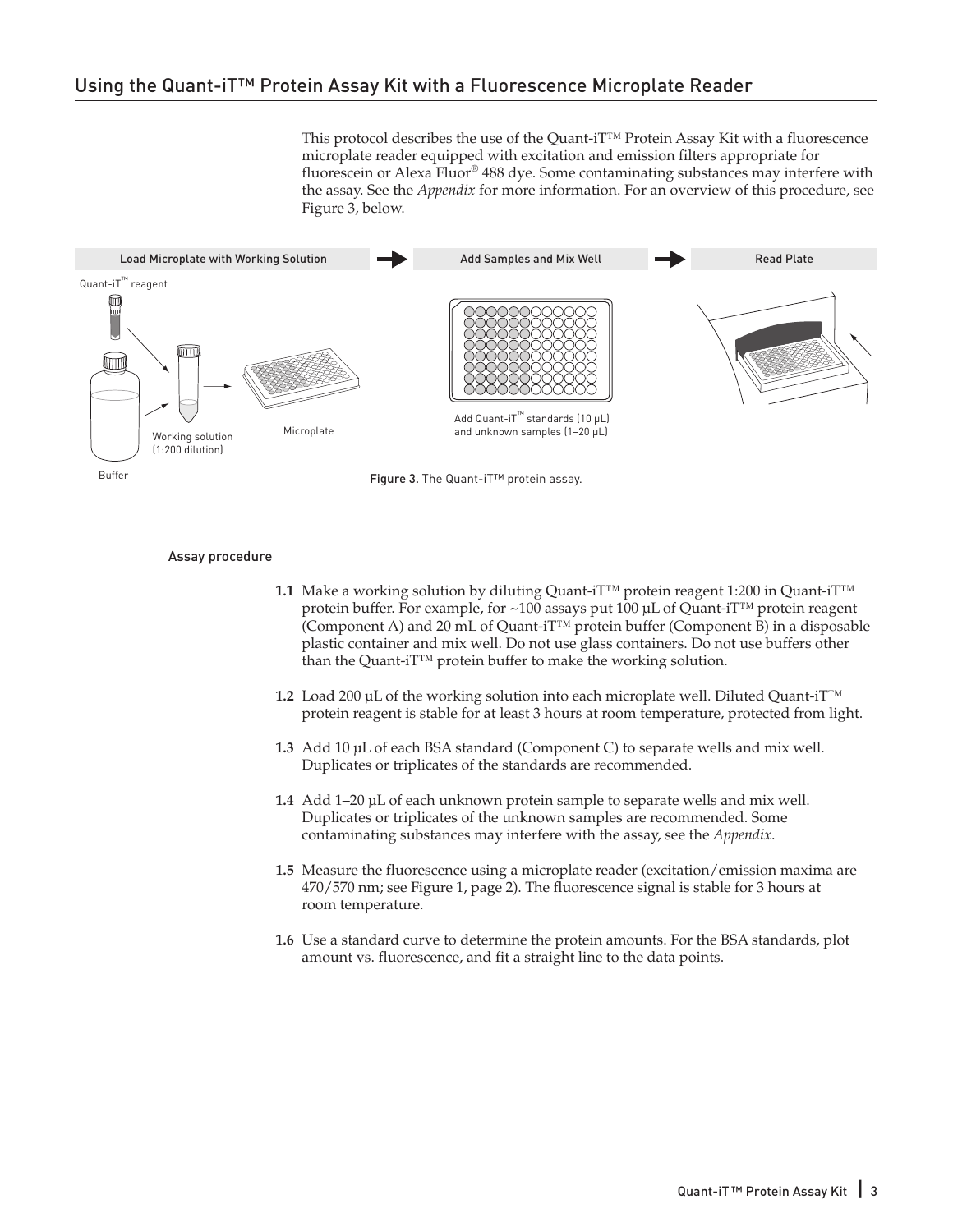Data analysis considerations – standard curves and extended

ranges The fluorescence of the Quant-iT<sup>™</sup> protein reagent bound to protein results in a sigmoidal standard curve from 0–5 µg (Figure 4, below). For best results fit a curve through the data points of the standards, including the background data point. The curve is pseudo-linear from 0.5–4 µg, and a straight line may be fit to this range of data points. When 10 µL volumes of the standards are used, the lowest BSA-containing standard represents 0.25 ng of protein.

> To assess the reliability of the assay in the low range, use smaller volumes of the standards, e.g. 2 µL volumes for a standard curve ranging from 0–1 µg (Figure 4, inset). During development of the Quant-iT™ protein assay, we were able to detect 0.1 µg of BSA under ideal experimental circumstances (using calibrated pipettors, sextuplicate determinations, the best microplate readers, and  $Z$ -factor<sup>1</sup> analysis). Your results may vary.



Figure 4. Protein sensitivity of the Quant-iT™ protein assay. The provided BSA standards were assayed in the Quant-iT™ protein assay using quadruplicate 10 µL or sextuplicate 2 µL volumes (inset). Fluorescence was measured at 485/590 nm and plotted versus the mass of protein in the sample. The variation (CV) of replicate protein determinations was ≤5% for the 10 µL and ≤10% for the 2 µL samples. Background fluorescence has not been subtracted.

Protein-to-protein variation The Quant-iT™ protein assay has been applied to a number of different protein species, and there is minimal protein-to-protein variation in the response (Figure 2, [page 2\)](#page-1-1). Only the highly basic protein, histone, behaves aberrantly. Considering all proteins, assayed as 3 µg-samples, the CV in fluorescence signal is only 12.4%, or 8.7% if histone is excluded.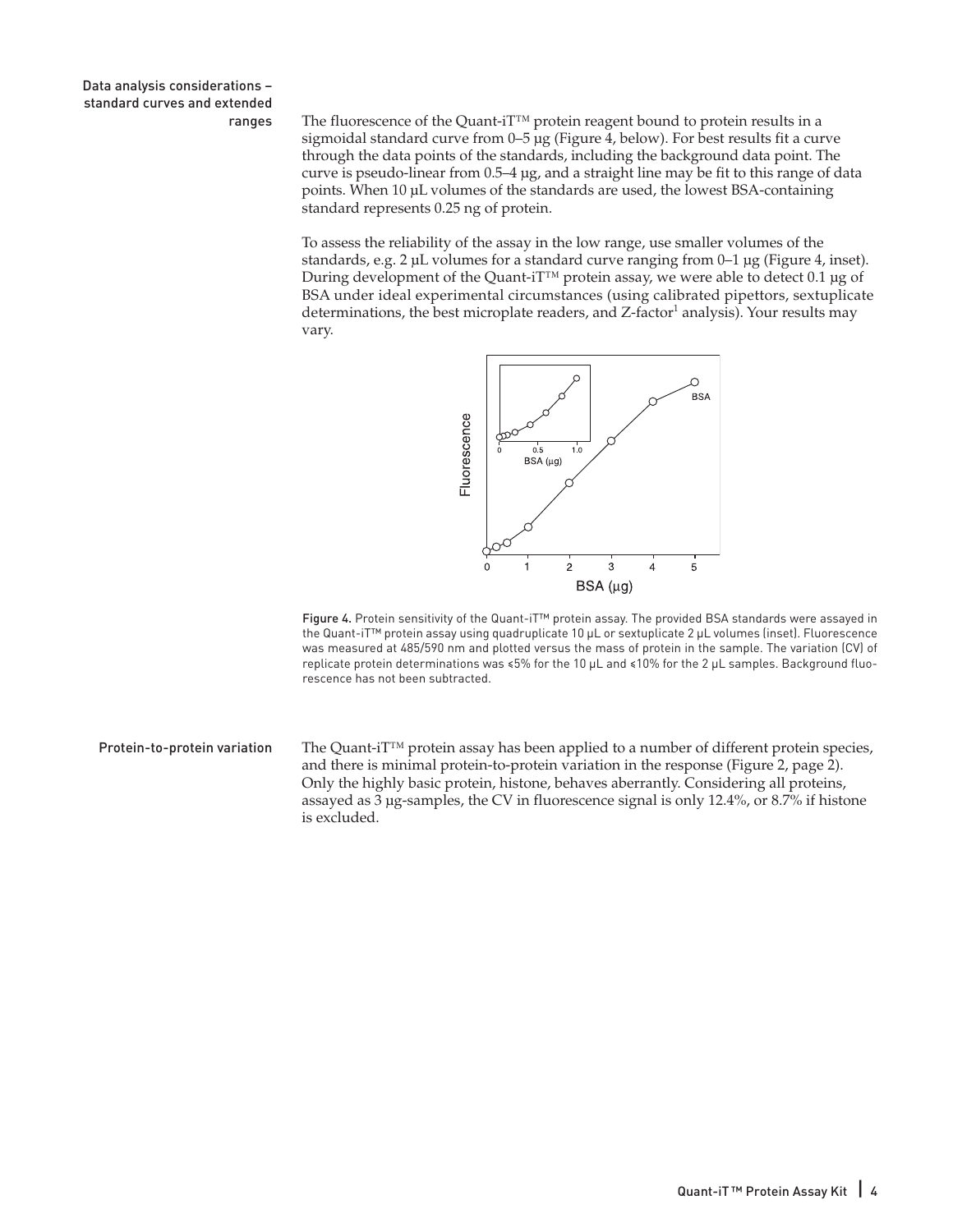The Quant-iT<sup>™</sup> Protein Assay Kit can easily be adapted for use with the Qubit<sup>®</sup> fluorometer. The protocol below is abbreviated from the Qubit® fluorometer user guide, which is available at **<www.lifetechnologies.com/qubit>**. Although a step-by-step protocol and critical assay parameters are given here, more detail is available in the Qubit® fluorometer user guide and you are encouraged to familiarize yourself with this manual before you begin your assay. See Figure 5, below, for an overview of the procedure.

<span id="page-4-0"></span>

\* where n = number of standards plus number of samples

Figure 5. Overview for using the Quant-iT™ protein assay in the Qubit<sup>®</sup> fluorometer.

**IMPORTANT!** Ensure all assay reagents are at room temperature before you begin. Use only thin-wall, clear 0.5 mL PCR tubes. Acceptable tubes include Qubit<sup>®</sup> assay tubes (500 tubes, Cat. no. Q32856) or Axygen® PCR-05-C tubes (VWR, part no. 10011-830).

### Assay procedure

**2.1** Label the lids of the assay tubes\* you will need for the standards and user samples.

**Note:** The Quant-iT™ Protein Assay Kit requires three standards for the calibration of the Qubit<sup>®</sup> Fluorometer. Prepare a dilution of the  $0 \frac{ng}{\mu}$  BSA protein standard from the Component C set to generate Standard #1, a dilution of the 200 ng/µL BSA protein standard from the Component C set to generate Standard #2, and a dilution of the 400 ng/µL BSA protein standard from the Component C set to generate Standard #3 (see step 2.3 below).

**2.2** Make the Quant-iT™ protein working solution by diluting the Quant-iT™ protein reagent 1:200 in Quant-iT™ buffer.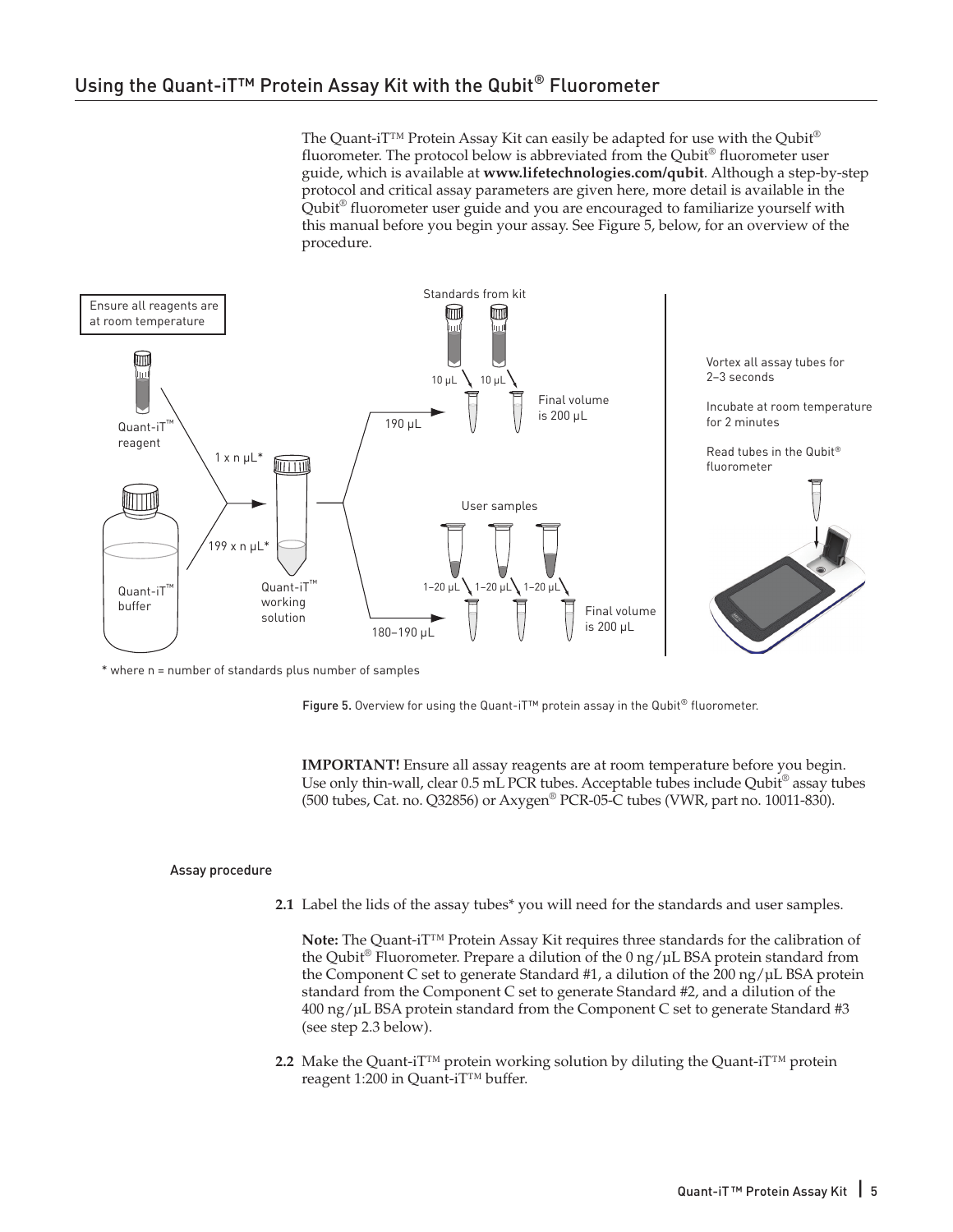### **2.3** Prepare assay tubes according to Table 2, below.

Table 2. Tube setup.

| assay tubes | User Sample<br>assay tubes |
|-------------|----------------------------|
| 190 µL      | 180-199 µL                 |
| $10 \mu L$  |                            |
|             | $1 - 20 \mu L$             |
| $200 \mu L$ | $200 \mu L$                |
|             |                            |

\* Prepare Standard #1 by diluting 10 µL of the 0 ng/µL standard, Standard #2 by diluting 10 µL of the 200 ng/ $\mu$ L standard, and Standard #3 by diluting 10  $\mu$ L of the 400 ng/ $\mu$ L standard.

- **2.4** Vortex all tubes for 2–3 seconds.
- **2.5** Incubate the tubes for 15 minutes at room temperature.
- **2.6** Calibrate the Qubit® fluorometer using Standard #1, Standard #2, and Standard #3.
- 2.7 Read the user samples in the Qubit® fluorometer.
- **2.8** *For Qubit® 2.0 Fluorometer users:* Multiply the readout from the Qubit® 2.0 Fluorometer by the value given by the dilution factor (see the Qubit® 2.0 Fluorometer user guide) to determine the concentration of your original sample. Alternatively, choose **Calculate Sample Concentration** to have the Qubit® 2.0 Fluorometer perform this multiplication for you. For more information, refer to the Qubit® 2.0 Fluorometer user guide.

**Note:** The Qubit® 3.0 Fluorometer performs this calculation automatically.

Calculate the sample concentration – Qubit® 2.0 Fluorometer **Note:** The Qubit® 3.0 Fluorometer performs this calculation automatically.

The Qubit<sup>®</sup> 2.0 Fluorometer gives values for the Quant-iT<sup>™</sup> protein assay in  $\mu$ g/mL. This value corresponds to the concentration after your sample was diluted into the assay tube. To calculate the concentration of your sample, use the following equation:

Concentration of your sample = QF value  $\times \frac{200}{x}$ 

where QF value = the value given by the Qubit<sup>®</sup> 2.0 Fluorometer  $x =$  the number of microliters of sample added to the assay tube

This equation generates a result with the same units as the value given by the Qubit<sup>®</sup> 2.0 Fluorometer. For example, if the Qubit<sup>®</sup> 2.0 Fluorometer gave a concentration in μg/mL, the result of the equation is in μg/mL.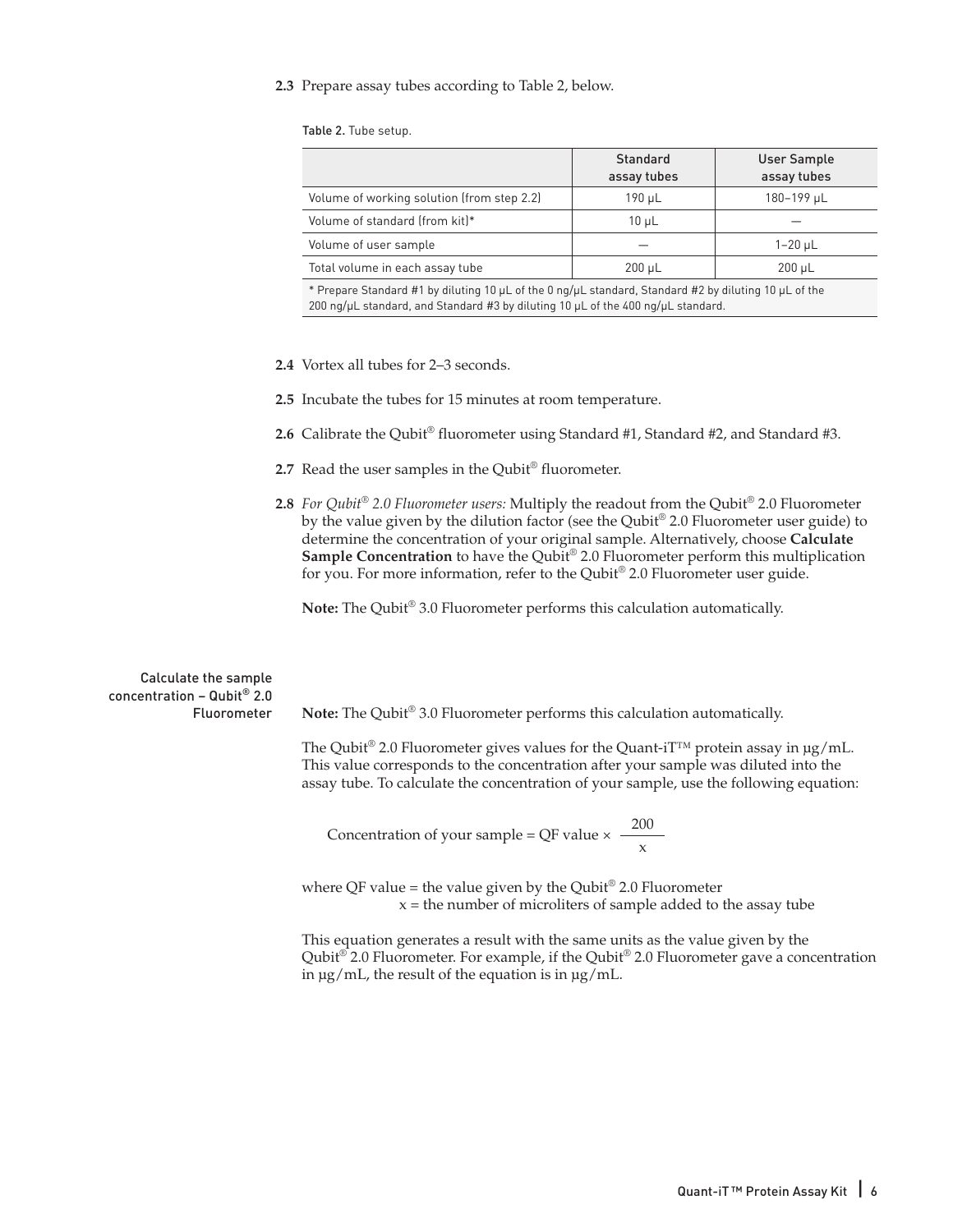| Assay temperature                                      | The Quant-iT <sup>™</sup> protein assay for the Qubit® fluorometer delivers optimal performance<br>when all solutions are at room temperature. The Quant-iT™ assays were designed to be<br>performed at room temperature, as temperature fluctuations can influence the accuracy<br>of the assay. To minimize temperature fluctuations, store the Quant-iT <sup>TM</sup> protein reagent<br>and the Quant-iT <sup>TM</sup> protein buffer at room temperature and insert all assay tubes into<br>the Qubit® fluorometer only for as much time as it takes for the instrument to measure<br>the fluorescence, as the Qubit® fluorometer can raise the temperature of the assay<br>solution significantly, even over a period of a few minutes. Do not hold the assay<br>tubes in your hand before reading, as this will warm the solution and result in a low<br>reading. |
|--------------------------------------------------------|--------------------------------------------------------------------------------------------------------------------------------------------------------------------------------------------------------------------------------------------------------------------------------------------------------------------------------------------------------------------------------------------------------------------------------------------------------------------------------------------------------------------------------------------------------------------------------------------------------------------------------------------------------------------------------------------------------------------------------------------------------------------------------------------------------------------------------------------------------------------------|
| Incubation time                                        | In order to allow the Quant-iT <sup>™</sup> protein assay to reach maximum fluorescence,<br>incubate the assay tubes for 15 minutes after mixing the sample or standard with the<br>working solution. After this incubation period, the fluorescence signal is stable for 3<br>hours at room temperature.                                                                                                                                                                                                                                                                                                                                                                                                                                                                                                                                                                |
| Photobleaching of the<br>Quant-iT <sup>™</sup> reagent | The Quant-iT <sup>™</sup> protein reagent exhibits high photostability in the Qubit® fluorometer,<br>showing <0.3% drop in fluorescence after 9 readings and <2.5% drop in fluorescence<br>after 40 readings. It is important to remember, however, that if the assay tube remains<br>in the Qubit® fluorometer for multiple readings, a temporary reduction in fluorescence<br>will be observed as the solution increases in temperature. Note that the temperature<br>inside the Qubit® Fluorometer may be as much as 3°C above room temperature after<br>1 hour. For this reason, if you want to perform multiple readings of a single tube, you<br>should remove the tube from the instrument and let it equilibrate to room temperature<br>for 30 seconds before taking another reading.                                                                            |
| Assay tubes to use with the<br>Qubit® Fluorometer      | Use only thin-wall, clear 0.5 mL PCR tubes with the Qubit® Fluorometer. Acceptable<br>tubes include Qubit® assay tubes (Cat. no. Q32856, 500 tubes) or Axygen® PCR-05-C tubes<br>(VWR, part number 10011-830). The assay volume must be 200 µL for an accurate read.                                                                                                                                                                                                                                                                                                                                                                                                                                                                                                                                                                                                     |
| Calibrating the Qubit®<br>Fluorometer                  | When quantifying your samples using the Qubit® fluorometer, you have the choice to<br>calibrate the instrument using freshly prepared calibration solutions or to apply the<br>values from a previously run calibration. Using the Quant-iT <sup>™</sup> Protein Assay Kit with the<br>Qubit <sup>®</sup> Fluorometer (page 5) describes the preparation of fresh calibration standards.<br>Consult the instruction manual for the Qubit® fluorometer for guidance on choosing a<br>calibration mode.                                                                                                                                                                                                                                                                                                                                                                    |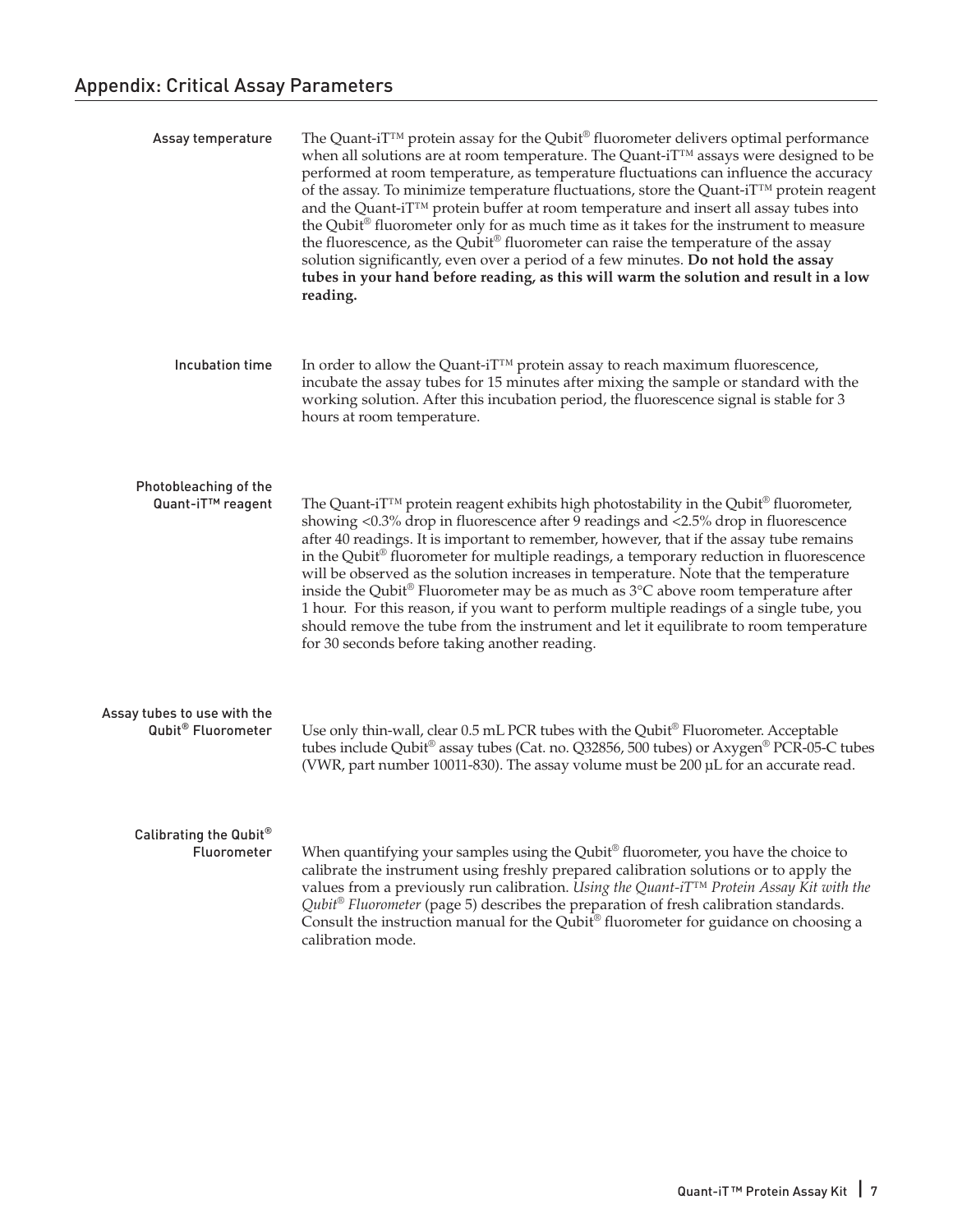Contaminating substances A number of common contaminants have been tested in the Quant-i $T^{\text{TM}}$  protein assay, and most are well tolerated; however, samples containing detergents are not recommended (Table 3, below). For untested contaminating substances and in general, the standards should be assayed under the same conditions as the unknowns for highest accuracy. For example, if the experimental samples are in an unusual buffer and if 10 µL volumes of these samples are used, then add 10 µL volumes of the unusual buffer (lacking protein) to the assays of the standards.

| Contaminant                    | Final<br>Concentration in<br>the Assay | <b>Concentration in</b><br>20 µL Sample | <b>Concentration in</b><br>10 µL Sample | Result          |
|--------------------------------|----------------------------------------|-----------------------------------------|-----------------------------------------|-----------------|
| Sodium chloride                | $20 \text{ mM}$                        | 200 mM                                  | 400 mM                                  | $OK +$          |
| Magnesium chloride             | $2 \text{ mM}$                         | 20 mM                                   | 40 mM                                   | 0K              |
| Potassium chloride ‡           | $20 \text{ mM}$                        | 200 mM                                  | 400 mM                                  | 0K              |
| Calcium chloride ‡             | $2 \text{ mM}$                         | 20 mM                                   | 40 mM                                   | OK <sub>t</sub> |
| Ammonium sulfate               | $5 \text{ mM}$                         | 50 mM                                   | 100 mM                                  | $OK +$          |
| <b>DTT</b>                     | $1 \text{ mM}$                         | 10 mM                                   | 20 mM                                   | 0K              |
| B-Mercaptoethanol              | $1 \text{ mM}$                         | 10 mM                                   | 20 mM                                   | 0K              |
| <b>EDTA</b>                    | $1 \text{ mM}$                         | 10 mM                                   | 20 mM                                   | 0K              |
| Sodium azide                   | $1 \text{ mM}$                         | 10 mM                                   | 20 mM                                   | 0K              |
| HEPES, pH 7.4                  | 5 mM                                   | 50 mM                                   | 100 mM                                  | 0K              |
| Potassium<br>phosphate, pH 7.4 | 5 mM                                   | 50 mM                                   | 100 mM                                  | 0K              |
| NaCl/K-P04, pH 7.4             | $1/15$ mM                              | 10/150 mM                               | 20/300 mM                               | $OK +$          |
| Sucrose                        | 50 mM                                  | 500 mM                                  | 1 M                                     | 0K              |
| Sucrose                        | 100 mM                                 | 1 M                                     | 2 M                                     | <b>NR</b>       |
| Glycerol                       | $1\%$                                  | 10%                                     | 20%                                     | $OK +$          |
| Imidazole                      | $1.25 \text{ mM}$                      | 12.5 mM                                 | 25 mM                                   | 0K              |
| SDS                            | 0.01%                                  | 0.1%                                    | 0.2%                                    | OK <sub>t</sub> |
| SDS                            | 0.02%                                  | 0.2%                                    | 0.4%                                    | <b>NR</b>       |
| Tween <sup>®</sup> 20          | 0.001%                                 | 0.01%                                   | 0.02%                                   | <b>NR</b>       |
| Triton <sup>®</sup> X-100      | 0.001%                                 | 0.01%                                   | 0.02%                                   | <b>NR</b>       |
| Amino acids §                  | $100 \mu g/mL$                         | $1$ mg/mL                               | $2$ mg/mL                               | 0K              |
| dNTPs **                       | $100 \mu M$                            | $1 \text{ mM}$                          | $2 \text{ mM}$                          | $OK +$          |
| <b>DNA</b>                     | $5 \mu g/mL$                           | $50 \mu g/mL$                           | $100 \mu q/mL$                          | OK <sub>t</sub> |
| <b>DNA</b>                     | 10% ++                                 | 10% ++                                  | 10% ++                                  | 0K              |
| <b>DNA</b>                     | 50% ++                                 | 50% ++                                  | 50% ++                                  | <b>NR</b>       |

Table 3. Effect of Contaminants in the Quant-iT™ Protein Assay. \*

\*BSA standards were assayed in the presence or absence of contaminants at the indicated final concentrations. Equivalent concentrations (approximate) in 20-μL or 10-μL sample volumes are also listed.

Results are given as OK, usually less than 10% perturbation, or as NR (not recommended).

† An acceptable result, but with some distortion of the standard curve. For best results, add the same amount of contaminant to the standard samples.

‡ A precipitate was observed.

§ A mixture of 19 amino acids.

\*\* A mixture of dATP, dCTP, dGTP, and dTTP.

†† For each data point, the DNA mass was a fixed percentage of the protein mass.